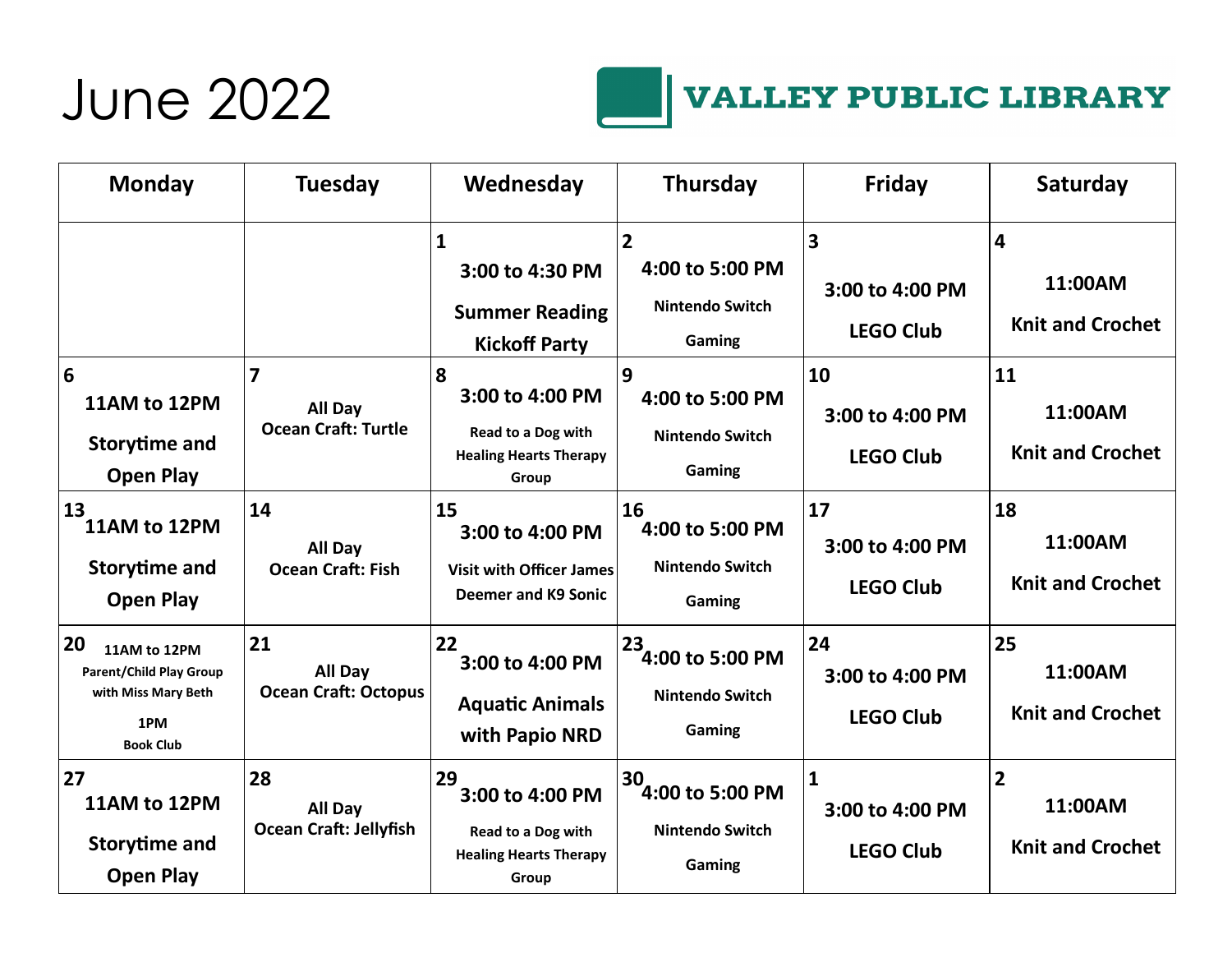### June 2022

## **VALLEY PUBLIC LIBRARY**

**All Day Ocean Craft:** Stop into the library any time on Tuesdays to make an ocean-themed craft project! There will be a different craft to make each Tuesday in June and July.

**Aquatic Animals with Papio NRD:** Join us as we explore a variety of aquatic animals, their adaptations, and what they can tell us about our ecosystem's health!

**Book Club (adults):** Book Club meets on the third Monday of each month! Our book club reads a wide variety of titles, and is always open to new members. To find out what we've selected this month, contact the library.

**Knit & Crochet (all ages):** Every Saturday is knit and crochet day at the library! Stop by with your knitting, crochet, sewing, or other handicraft to stitch for awhile, and chat with other crafters. Beginners are welcome, and our experienced crafters love to teach!

**LEGO Club (grades K-5):** Join us on Fridays to make all kinds of amazing LEGO creations! There will be a theme or challenge each week, and creativity is encouraged.

**Nintendo Switch Gaming (grades 3-8):** Come compete with other gamers in Nintendo Switch games, like Super Smash Brothers and Mario Kart! (The library provides the Switch, JoyCons, and games.)

**Parent/Child Play Group with Miss Mary Beth:** These Parent/Child Playdates are geared for children entering kindergarten in the fall and will include a story, a hands-on activity for parent and child, and a snack.

**Read with a Dog:** Sign up at the library to read to a therapy dog on specific days this summer. Each child can sign up for one 15 minute time slot. These events are great for children practicing their reading skills and/or children who love dogs.

**Storytime and Open Play (birth to Kindergarten):** Join us for a half hour of songs, fingerplays, and stories, followed by time to play with toys with other children.

**Summer Reading Kickoff Party:** On Wednesday, June 1, stop by the library between 3pm and 4:30pm for our Kickoff Party! Get signed up for Summer Reading, play indoor and outdoor games, and go home with prizes!

**Visit with Officer James Deemer and K9 Sonic:** Come meet the Valley Police Department's new K9 officer! His human partner, Officer Deemer, will be there to answer all your questions about training and working with a police dog.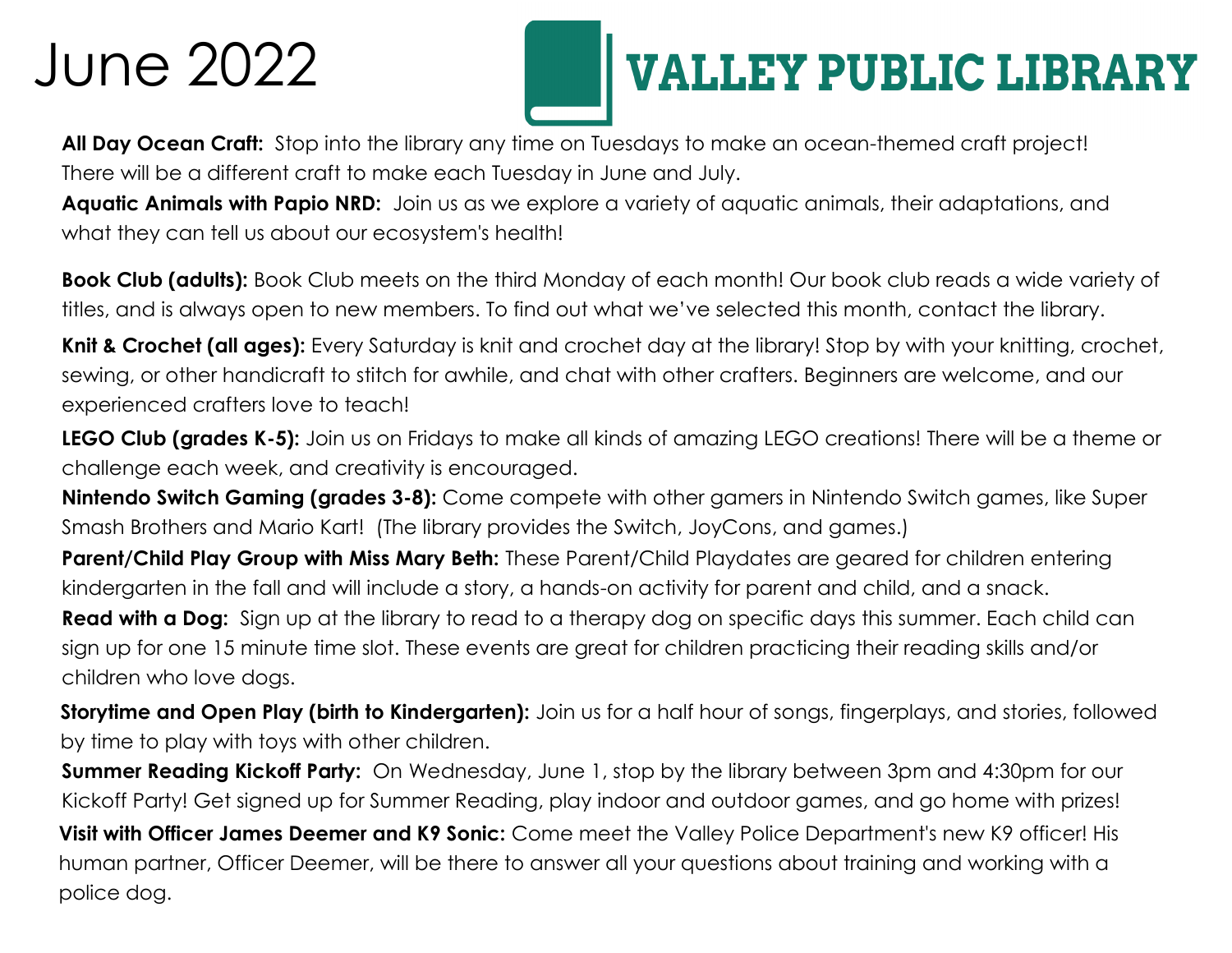



#### **VALLEY PUBLIC LIBRARY**

| <b>Monday</b>                                                                                          | <b>Tuesday</b>                                               | Wednesday                                                                             | <b>Thursday</b>                                                                | <b>Friday</b>                                       | Saturday                                             |
|--------------------------------------------------------------------------------------------------------|--------------------------------------------------------------|---------------------------------------------------------------------------------------|--------------------------------------------------------------------------------|-----------------------------------------------------|------------------------------------------------------|
|                                                                                                        |                                                              |                                                                                       |                                                                                | $\mathbf{1}$<br>3:00 to 4:00 PM<br><b>LEGO Club</b> | $\overline{2}$<br>11:00AM<br><b>Knit and Crochet</b> |
| 4<br><b>Library Closed</b><br>for Fourth of July                                                       | 5<br>All Day<br><b>Ocean Craft: Starfish</b>                 | 6<br>3:00 to 4:00 PM<br>Read to a Dog with<br><b>Healing Hearts Therapy</b><br>Group  | $\overline{\mathbf{z}}$<br>4:00 to 5:00 PM<br><b>Nintendo Switch</b><br>Gaming | 8<br>3:00 to 4:00 PM<br><b>LEGO Club</b>            | 9<br>11:00AM<br><b>Knit and Crochet</b>              |
| 11<br>11AM to 12PM<br><b>Storytime and</b><br><b>Open Play</b>                                         | 12<br>All Day<br><b>Ocean Craft: Surfboards</b>              | 13<br>3:00 to 4:00 PM<br>Dr. Oxygen's Science<br>and Bubble Show                      | 14<br>4:00 to 5:00 PM<br>Nintendo Switch<br>Gaming                             | 15<br>3:00 to 4:00 PM<br><b>LEGO Club</b>           | 16<br>11:00AM<br><b>Knit and Crochet</b>             |
| 18<br>11AM to 12PM<br><b>Parent/Child Play Group</b><br>with Miss Mary Beth<br>1PM<br><b>Book Club</b> | 19<br>All Day<br><b>Ocean Craft: Sharks</b>                  | 20<br>3:00 to 4:00 PM<br>Read to a Dog with<br><b>Healing Hearts Therapy</b><br>Group | 21<br>4:00 to 5:00 PM<br><b>Nintendo Switch</b><br>Gaming                      | 22<br>3:00 to 4:00 PM<br><b>LEGO Club</b>           | 23<br>11:00AM<br><b>Knit and Crochet</b>             |
| 25<br>11AM to 12PM<br><b>Storytime and</b><br><b>Open Play</b>                                         | 26<br>All Day<br><b>Ocean Craft: Pirates</b><br>and Mermaids | 27<br>3:00 to 4:30 PM<br><b>Summer Reading</b><br><b>Finale Party</b>                 | 28<br>4:00 to 5:00 PM<br><b>Nintendo Switch</b><br>Gaming                      | 29<br>3:00 to 4:00 PM<br><b>LEGO Club</b>           | 30<br>11:00AM<br><b>Knit and Crochet</b>             |